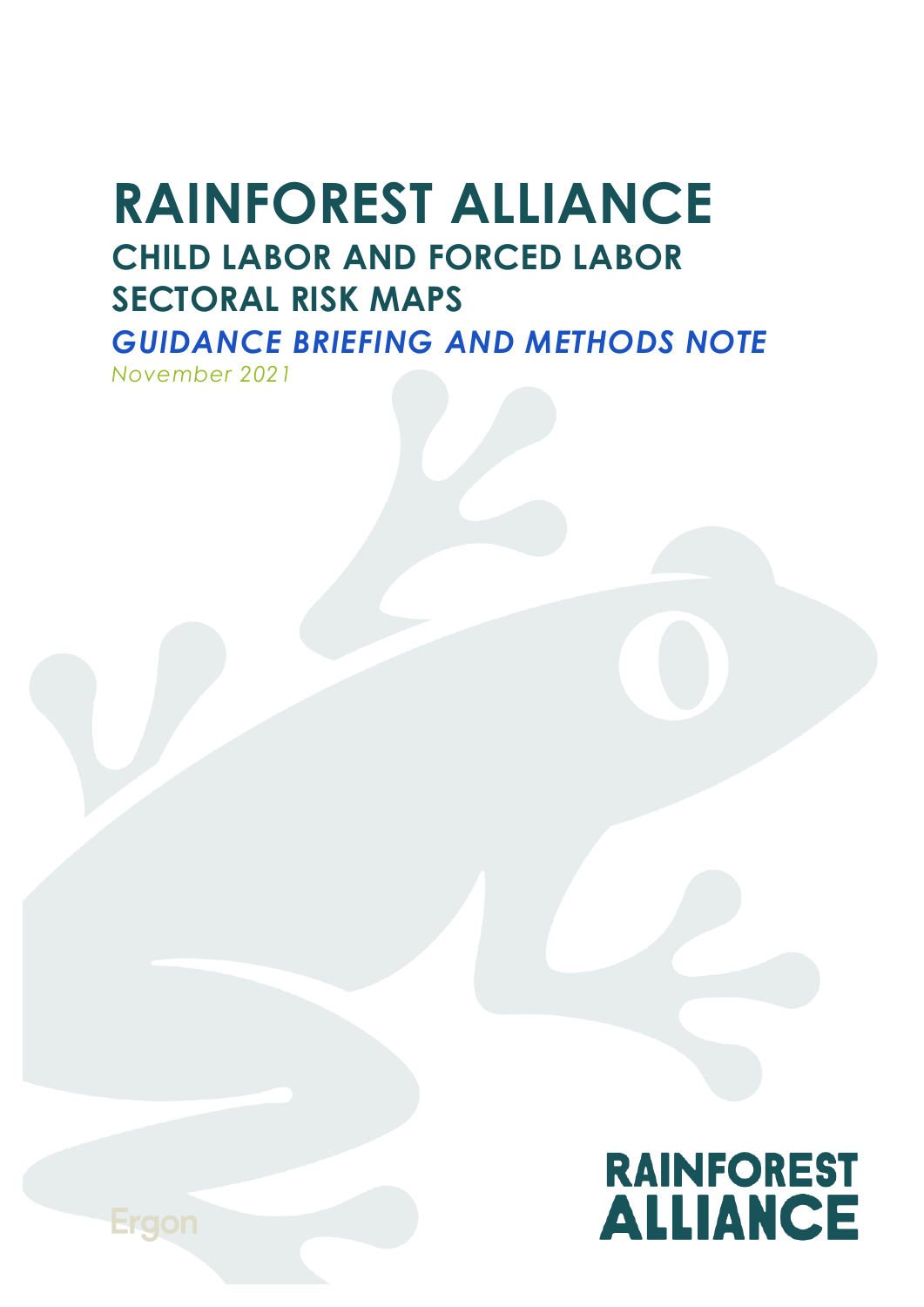

## Table of contents

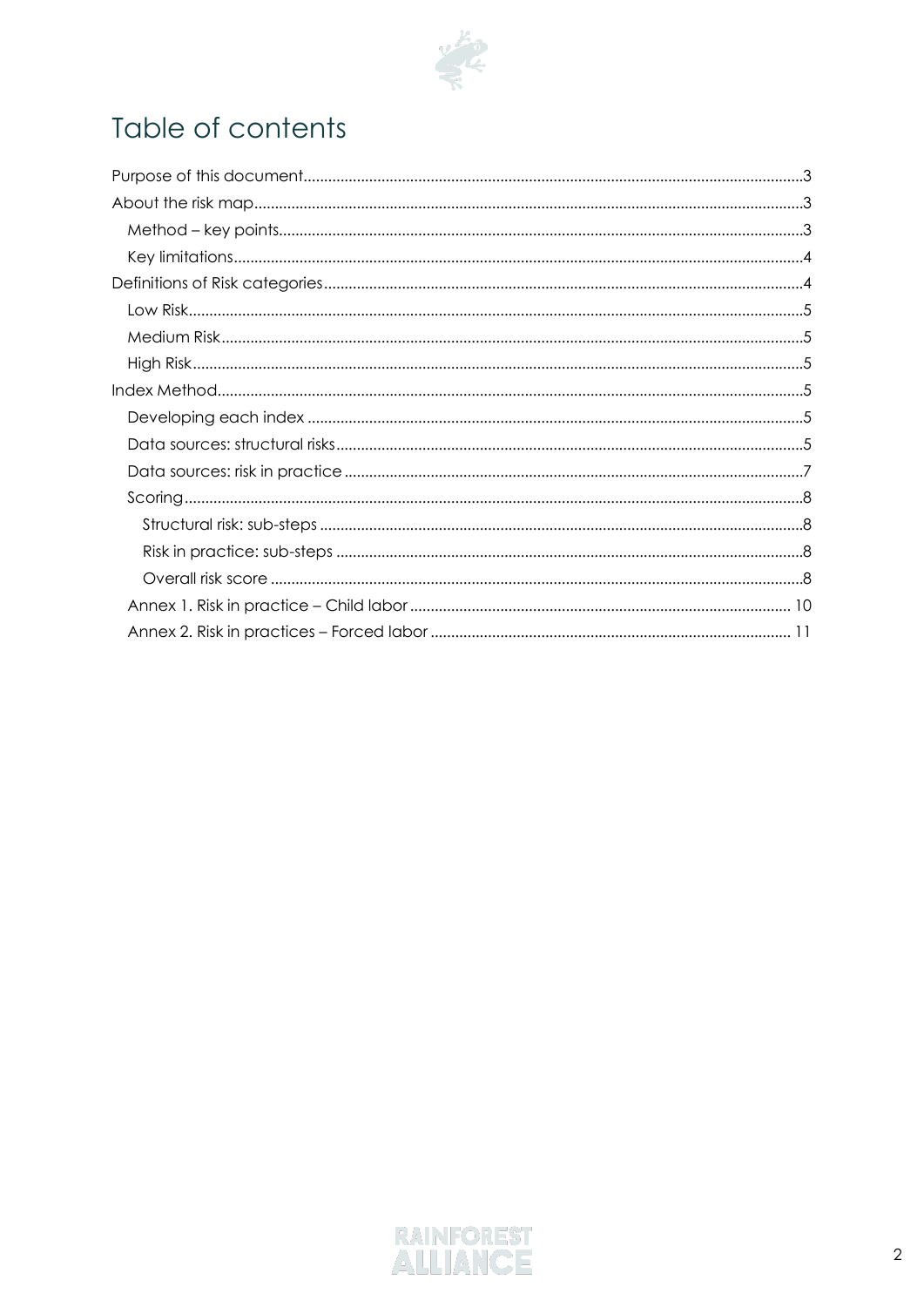

## <span id="page-2-0"></span>**PURPOSE OF THIS DOCUMENT**

This document explains the method used to create the four risk maps developed by Ergon [Associates](https://ergonassociates.net/) for the Rainforest Alliance in 2019 covering (certified and non-certified) *tea*, *coffee*, *cocoa* and *bananas* producing countries, focusing on the following themes:

- Forced labor (FL)<sup>1</sup>
- Child labor (CL)<sup>1</sup>

This document provides an overview of the method behind the indices that evaluate sector risks per country for child and forced labor.

## <span id="page-2-1"></span>**ABOUT THE RISK MAP**

These risk assessments are indicative tools to identify where there is a high, medium or low risk of the scoped labor rights abuses in specific crops in relevant producer countries. These are meant for use to adapt mitigation actions to risk context and to adapt requirements and assurance activities based on the risk level. Overall, these indices represent a preliminary country-base exercise and do not factor in sub-national variations or data about individual producers' performance.

#### <span id="page-2-2"></span>**METHOD – KEY POINTS**

- The method combines third party 'proxy' indicators for assessing structural risk in the country with a bespoke method for assessing risk in practice for the given crop. The latter draws on the Rainforest Alliance's internal knowledge about the crop and production processes, using a set of structured questions to account for key risk drivers and root causes.
- Scores are calibrated through weightings to provide results which offer gradational distinction for a Low, Medium, or High risk classification. The thresholds of scores (High risk: >6.7/10, Medium risk: between 6.7 and 3.3/10, and Low risk: <3.3/10) were chosen to delineate risk results because they best account for clustering of results and/or variation in distribution of data across countries, crops and indices. Importantly, the thresholds allow for an absolute measure of scores across crops and countries, rather than a relative score based on the highest and lowest risk countries, given the small number of producer countries as well as to efficiently track progress of individual countries.
- 'Risk in practice' questions are as specific as possible while allowing the method to be used across all relevant Rainforest Alliance certification countries and sectors. The strength of the score increases as more data is collected over time.

*<sup>1</sup> For definitions of Child labor and Forced labor, please refer to the [Rainforest Alliance](https://www.rainforest-alliance.org/business/wp-content/uploads/2020/06/Annex-1-Glossary.pdf) Sustainable [Agriculture Standard Annex S1 Glossary](https://www.rainforest-alliance.org/business/wp-content/uploads/2020/06/Annex-1-Glossary.pdf)*

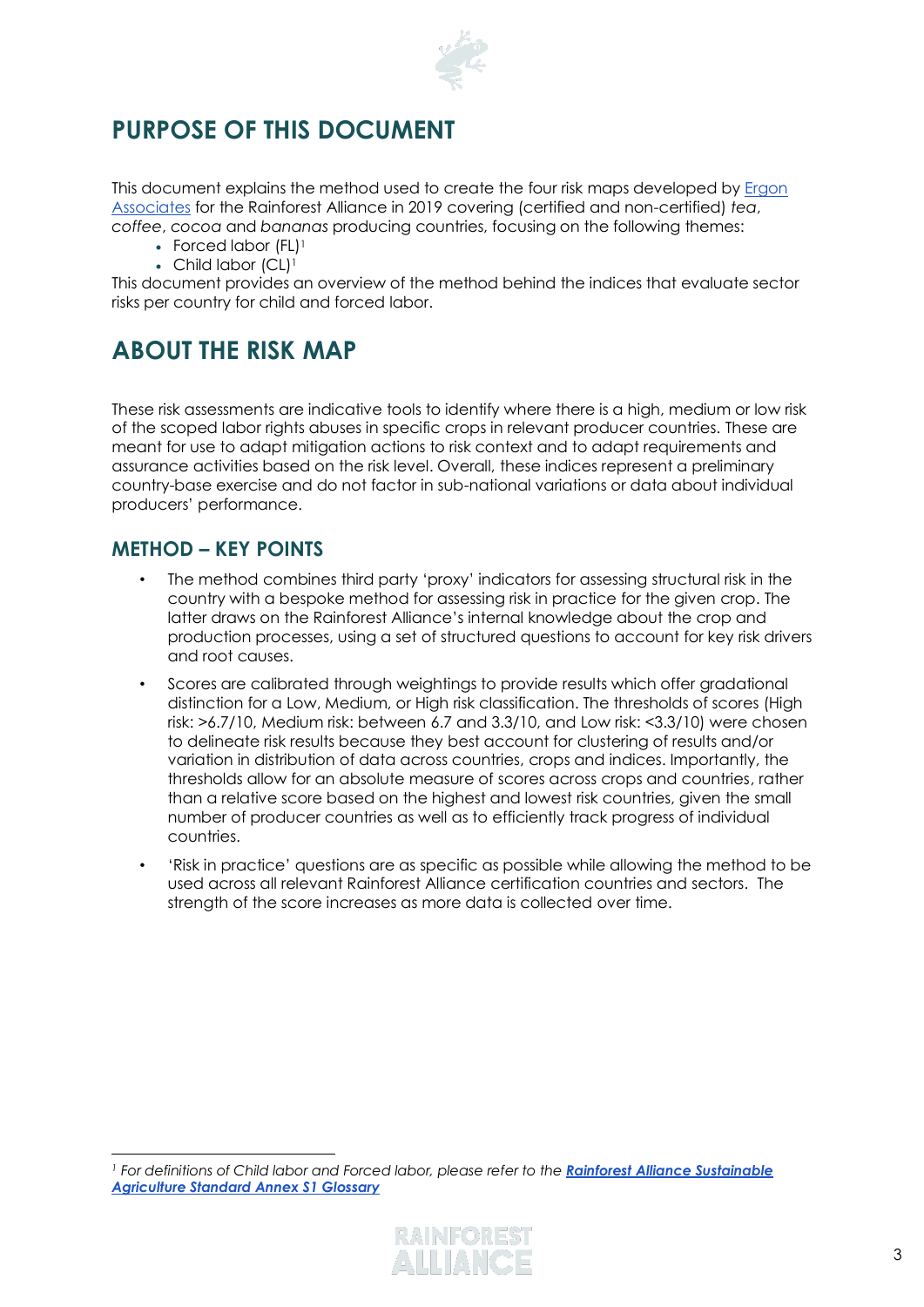

Fig. 1 components of the overall country-sector risk score

#### <span id="page-3-0"></span>**KEY LIMITATIONS**

- Rankings are based mainly on desk research, using a combination of authoritative third-party quantitative data and qualitative data contributed by country Rainforest Alliance teams and in consultation with experts internal and external to the Rainforest Alliance.
- The risk maps currently reflect a country level risk score. However, in countries where production circumstances vary considerably between regions, such as Brazil and India, risk levels can differ across regions. To address this regional variation, local data may be used to develop sub-national risk maps as more data is collected in each data collection cycle.
- At this stage the distinction between small and large farm is taken into account by including specific questions about the main type of producers (i.e. smallholders versus plantations). However, there are currently no separate risk maps for small and/or large farms.
- The current Rainforest Alliance Child labor and Forced labor risk maps do not cover all countries where Rainforest Alliance producers of coffee, cocoa, tea, and bananas are currently present. For those countries, a proxy approach has been used in order to assign their risk levels (for more details, please see section **2020 RISK MAP EXTENSION**).

## <span id="page-3-1"></span>**DEFINITIONS OF RISK CATEGORIES**

It is important to note that the resulting risk ratings indicate the likelihood of child labor or forced labor cases, they are not reflective of actual occurrences. The risk ratings are based on key indicators drawn from indices—most of which are publicly available—and the

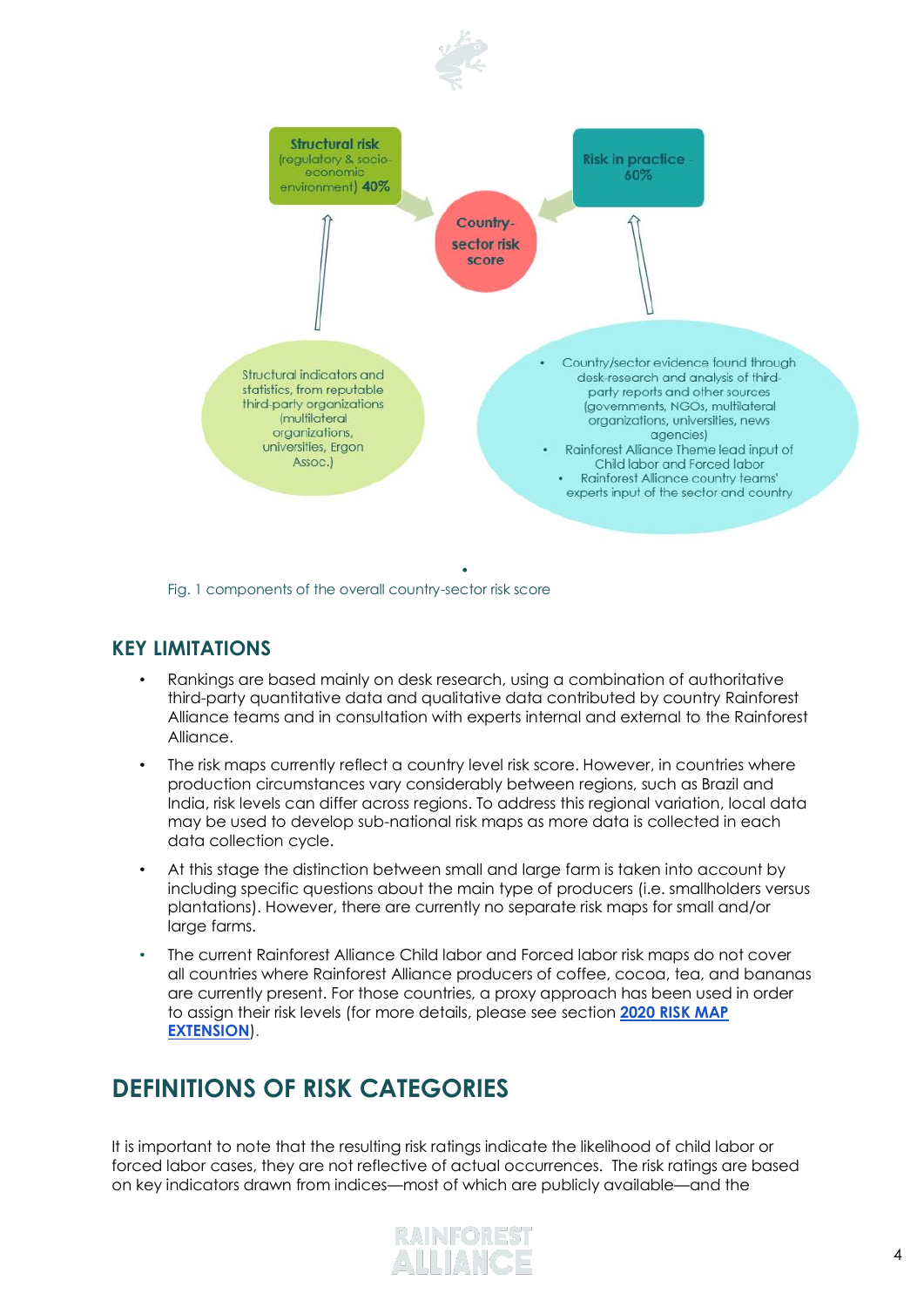

Rainforest Alliance's own in-depth research of the structure of the industry and worker demographics in each commodity sector and country.

#### <span id="page-4-0"></span>**LOW RISK**

Key indicators show there is a low potential incidence of child labor and forced labor in the country and sector. While the structural and inherent risks connected to the regulatory and socio-economic environment are low, this does not mean zero cases of child or forced labor.

#### <span id="page-4-1"></span>**MEDIUM RISK**

Key indicators show there is a moderate potential incidence of child labor or forced labor cases in the country and sector. Farms must take additional actions to identify and mitigate those risks using the [Farm Risk Assessment Tool.](https://www.rainforest-alliance.org/resource-item/annex-s3-risk-assessment-tool/) They must implement monitoring and apply strong mitigation actions when risks are identified on the farm. Companies sourcing the relevant crops from these countries should ensure robust due diligence processes in these areas. The Rainforest Alliance provides [guidance](https://www.rainforest-alliance.org/resource-item/guidance-document-l-assess-and-address/) to certificate holders on how to implement these processes.

#### <span id="page-4-2"></span>**HIGH RISK**

Key indicators show there is a high potential incidence of child labor or forced labor in the country and sector. In some cases, we have evidence of specific cases in the past 5 years. Farms must take additional actions to identify and mitigate risks of child labor or forced labor using the [Farm Risk Assessment Tool.](https://www.rainforest-alliance.org/resource-item/annex-s3-risk-assessment-tool/) They must implement more robust monitoring and apply stronger mitigation actions when risks are identified on the farm. Companies sourcing the relevant crops from these countries should ensure robust due diligence processes in these areas. The Rainforest Alliance provides [guidance](https://www.rainforest-alliance.org/resource-item/guidance-document-l-assess-and-address/) to certificate holders on how to implement these processes.

### <span id="page-4-3"></span>**INDEX METHOD**

#### <span id="page-4-4"></span>**DEVELOPING EACH INDEX**

There are two indices developed as the risk maps for child labor and forced labor. The three key steps to develop an index are illustrated below:

| Data sources: structural<br>risks | Country-crop desk<br>research: risk in practice | Scoring/compilation |
|-----------------------------------|-------------------------------------------------|---------------------|
|-----------------------------------|-------------------------------------------------|---------------------|

#### <span id="page-4-5"></span>**DATA SOURCES: STRUCTURAL RISKS**

The table below includes all the relevant data sources, a description of their use in the index and their weightings in the risk map.

| <b>Theme</b> | Data sources | Description                                                                                                                                                                                                                                                                                                                                                                                                       | Weighting |
|--------------|--------------|-------------------------------------------------------------------------------------------------------------------------------------------------------------------------------------------------------------------------------------------------------------------------------------------------------------------------------------------------------------------------------------------------------------------|-----------|
| Child labor  |              | This index uses estimates of child labor prevalence and several other proxies suitable<br>for gauging the likelihood that children could be working in a given country and,<br>where this is the case, the likelihood these arrangements are not compatible with ILO<br>Conventions 182 and 138. The research is focused on reports of child labor relevant to<br>the specific products sourced from the country. |           |

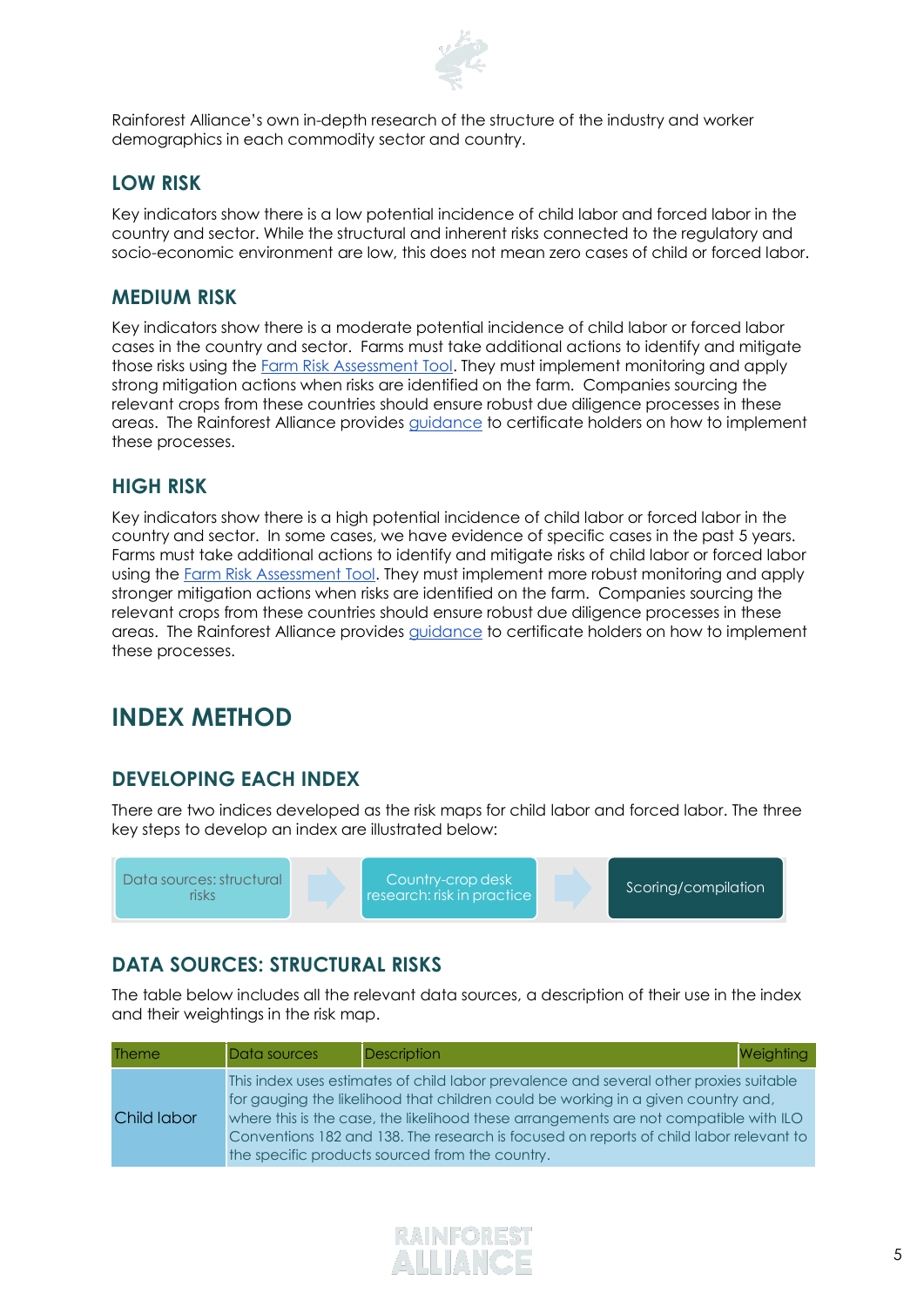

| <b>Theme</b> | Data sources                                                                                                                                                                                                                                                                                                           | Description                                                                                                                                                                                                                                                                                                                                                                                                                                                                                                                                                                                                                                                                                                                                  | Weighting |  |
|--------------|------------------------------------------------------------------------------------------------------------------------------------------------------------------------------------------------------------------------------------------------------------------------------------------------------------------------|----------------------------------------------------------------------------------------------------------------------------------------------------------------------------------------------------------------------------------------------------------------------------------------------------------------------------------------------------------------------------------------------------------------------------------------------------------------------------------------------------------------------------------------------------------------------------------------------------------------------------------------------------------------------------------------------------------------------------------------------|-----------|--|
|              | <b>UNICEF. Child</b><br>Rights Atlas -<br><b>Workplace Index</b><br>2018                                                                                                                                                                                                                                               | Measure of country's legal labor framework with a<br>focus on children and parents, enforcement of<br>national labor laws and the outcomes on children                                                                                                                                                                                                                                                                                                                                                                                                                                                                                                                                                                                       | 23%       |  |
|              | <b>Expected years of</b><br>schooling (UNDP<br><b>Education Index)</b>                                                                                                                                                                                                                                                 | Level of educational attainment in the country.<br>UNDP's definition: Number of years of schooling that a<br>child of school entrance age can expect to receive if<br>prevailing patterns of age-specific enrolment rates<br>persist throughout the child's life.                                                                                                                                                                                                                                                                                                                                                                                                                                                                            | 10%       |  |
|              | Country<br>developed a list of<br>hazardous child<br>labor tasks                                                                                                                                                                                                                                                       | Researched information from ILO on whether there is a 7%<br>national list of hazardous tasks prohibited for children<br>pursuant to ILO Convention no. 182                                                                                                                                                                                                                                                                                                                                                                                                                                                                                                                                                                                   |           |  |
|              | Risk in practice<br>score                                                                                                                                                                                                                                                                                              |                                                                                                                                                                                                                                                                                                                                                                                                                                                                                                                                                                                                                                                                                                                                              | 60%       |  |
|              | The index identifies countries where there is a perceivable risk that products may be<br>produced under working conditions amounting to forced labor, including human<br>trafficking. Forced labor is defined as any work which is exacted under menace of<br>penalty and which has not been entered into voluntarily. |                                                                                                                                                                                                                                                                                                                                                                                                                                                                                                                                                                                                                                                                                                                                              |           |  |
|              | 3P Anti Trafficking<br><b>Index</b>                                                                                                                                                                                                                                                                                    | This measure evaluates governmental anti-trafficking<br>efforts along three policy dimensions: prevention,<br>prosecution, and protection.                                                                                                                                                                                                                                                                                                                                                                                                                                                                                                                                                                                                   | 2.5%      |  |
|              | <b>United States</b><br>Department of<br><b>State Trafficking In</b><br>Persons report                                                                                                                                                                                                                                 | Countries are assigned to a 'tier category' by the US<br>Department of State based on whether anti-trafficking<br>efforts (laws, enforcement, and victim rehabilitation)<br>are in line with international norms.                                                                                                                                                                                                                                                                                                                                                                                                                                                                                                                            | 2.5%      |  |
|              | <b>Fund For Peace:</b><br><b>Group Grievance</b>                                                                                                                                                                                                                                                                       | Used as a proxy for minority rights and vulnerability.                                                                                                                                                                                                                                                                                                                                                                                                                                                                                                                                                                                                                                                                                       | 5%        |  |
|              | <b>World Justice</b><br>Index                                                                                                                                                                                                                                                                                          | Rule of law tells us how likely it is that would-be<br>Project Rule of Law wrongdoers are sanctioned for breaking the law.                                                                                                                                                                                                                                                                                                                                                                                                                                                                                                                                                                                                                   | 7.5%      |  |
| Forced labor | <b>World Bank GNI</b><br>per capita Atlas<br>Method                                                                                                                                                                                                                                                                    | This measure compares the average Gross National<br>Income (GNI) per capita across each country in<br>purchasing power parity PPP\$ international dollars.                                                                                                                                                                                                                                                                                                                                                                                                                                                                                                                                                                                   | 7.5%      |  |
|              | Informality index<br>$(Ergon)*$<br>Note: this is not a<br>continuously<br>updated data<br>source but is<br>expected to<br>remain current<br>until 2023-2025 or<br>is developed by<br>another source.<br>Raw scores are<br>contained in each<br>tool<br>*this index is not<br>publicly available                        | Reflecting the complexity of informality, a composite<br>index 'Informal Economy' was developed to provide<br>an indication of the prevalence of informal<br>employment, the size of the informal economy, and<br>informality drivers in each country.<br>The first step involved creating an average score<br>between 0-1 of the five indicators of informality, e.g.<br>'self-employment', 'informal economy and its size',<br>'informal employment' and 'family work', as all five<br>until a newer index indicators are on a comparable scale in relation to<br>total employment, total firms, or the size of the<br>economy. The 'family work' indicator was adjusted on<br>100%, in order to be comparable to the other<br>indicators. | 5%        |  |

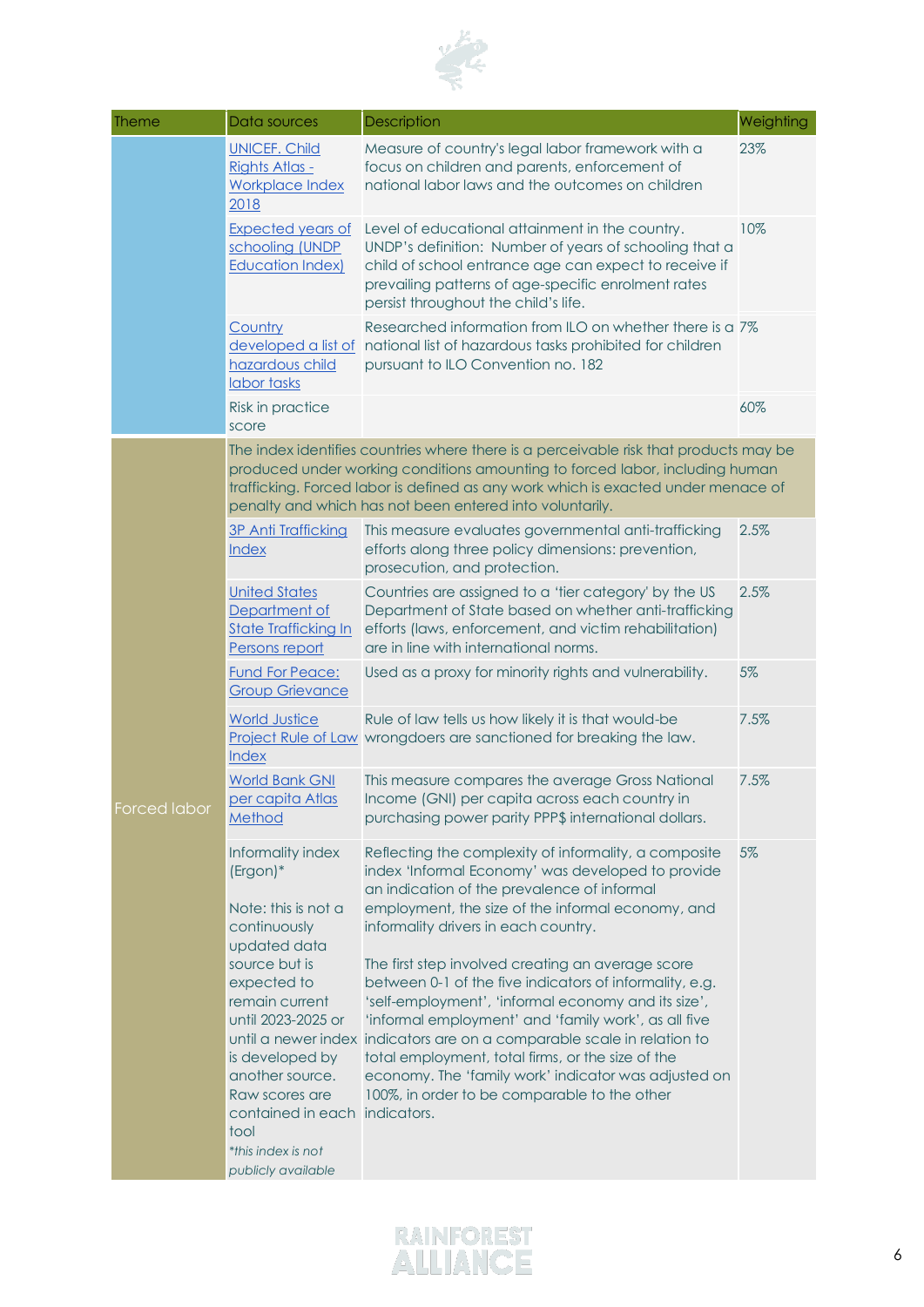

| <b>Theme</b> | Data sources                                                                                                                                                                                                                                                                                                                                    | Description                                                                                                                                                                                                                                                                                                                                                                                                                                                                                                                                                                                                                                                                                                                                                        | Weighting |
|--------------|-------------------------------------------------------------------------------------------------------------------------------------------------------------------------------------------------------------------------------------------------------------------------------------------------------------------------------------------------|--------------------------------------------------------------------------------------------------------------------------------------------------------------------------------------------------------------------------------------------------------------------------------------------------------------------------------------------------------------------------------------------------------------------------------------------------------------------------------------------------------------------------------------------------------------------------------------------------------------------------------------------------------------------------------------------------------------------------------------------------------------------|-----------|
|              | Migration /<br>recruitment risk<br>$(Ergon)*$<br>Note: this is not a<br>continuously<br>updated data<br>source but is<br>expected to<br>remain current<br>until 2023-2025<br>(est.) or until a<br>newer index is<br>developed by<br>another source.<br>Raw scores are<br>contained in each<br>tool)<br>*this index is not<br>publicly available | The ranking combines data on the number of workers 10%<br>that arrive at destination countries from sending<br>countries where migrants are commonly charged<br>fees for placement, or where desk research suggests<br>that there is a high incidence of debt bondage and<br>fee-linked forced labor. The final score is function of:<br>• Total number of migrants from fee charging<br>countries<br>• Ratio between the number of migrants from fee<br>charging countries to the receiving country's total<br>labor force<br>• The number of 'significant' migration routes into<br>the destination country (defined as each country<br>that send more than 10,000 people to a given<br>country), which traffickers and recruitment agencies<br>could abuse from |           |
|              | Risk in practice<br>score                                                                                                                                                                                                                                                                                                                       |                                                                                                                                                                                                                                                                                                                                                                                                                                                                                                                                                                                                                                                                                                                                                                    | 60%       |

#### <span id="page-6-0"></span>**DATA SOURCES: RISK IN PRACTICE**

The two risk in practice scoring templates produced for child labor (CL) and forced labor (FL) are designed to draw on the Rainforest Alliance's knowledge about the crop and production processes. Risk in practice is scored using data collected from a set of structured questions to account for key risk drivers and root causes. The risk in practice template is intended for use across all crops and commodities in the Rainforest Alliance's portfolio but at the time of writing this guidance it has only been used for tea, coffee, cocoa and bananas. This risk in practice scoring exercise produces a score based on a series of binary decisions made taking multiple factors into consideration. For more details, please see **Annex 1 & Annex 2**.

- Whether the production processes, conditions of work, or other context factors in the sector produce a risk
- Whether there are recent reports (published less than five years ago), either by Rainforest Alliance or other organizations that provide examples of specific cases in the sector and/or the country's agricultural sector & whether the risk appears to tend towards isolated cases or a widespread phenomenon.

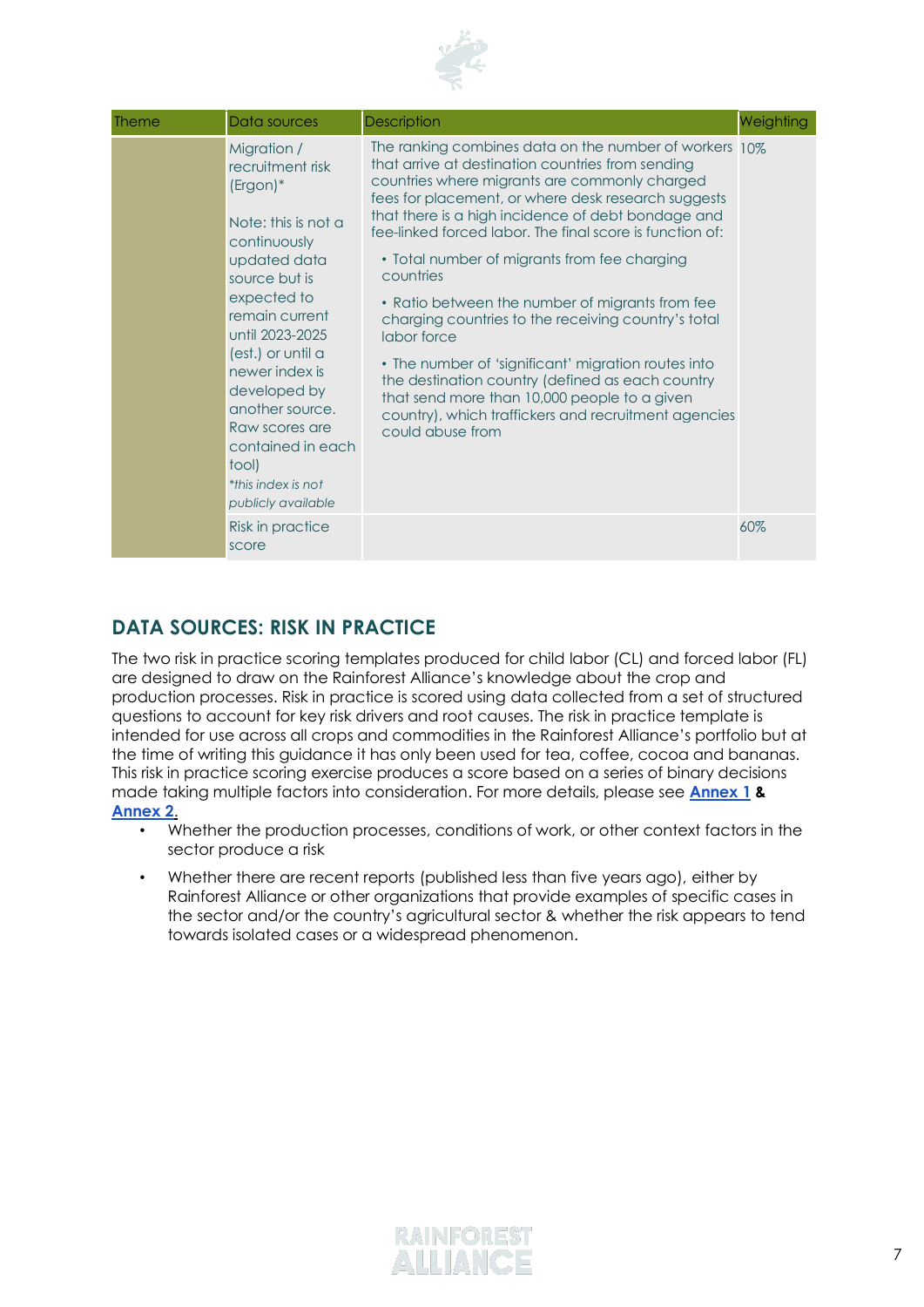

#### <span id="page-7-0"></span>**SCORING**

#### <span id="page-7-1"></span>**Structural risk: sub-steps**

1) **Produce the raw score**: Data for these assessments are processed relative to the highest scores within a global dataset, which does lead to some clustering of scores where a target country list (the list of countries for which you are assessing risk) contains countries concentrated towards the middle of a dataset. The step required for this stage is to divide each country score by the maximum score within the dataset (drawn from the source data of more than 150 countries) in line with the formulas used in the assessment.

Country score/ MAX score within wider dataset = raw score (0-1)

2) **Assign the weightings**: This step requires multiplication of the (individual) raw scores and their weightings. This is done by multiplying the % weighting for each individual indicator by the raw score:

Rescaled score = Raw score (0-1) \* weighting

• NOTE: some indicators need to be inversed to be consistent with others (e.g. for some proxy indicators, the highest score is high risk and for others the opposite may be true). The assessment at present use inverses to ensure all indicators reflect the following: the higher the score, the higher the perceived risk in a given country. The formula for inversing data is:

#### Inversed rescaled score = 1- (raw score)

3) **Produce Structural risk score**: the final Structural risk score is the sum of all weighted individual index score, ranging between 0 and 4.

#### <span id="page-7-2"></span>**Risk in practice: sub-steps**

1) For each country, each question is answered yes/no on balance of probability. 2) According to the answers given, each question is assigned either a 0 or a 1, except in the case for risk in practice, where the answer parameters include 0, 1, 2, or 3. 3) The final score is a sum of all individual answers, being rescaled to a score of 6.

#### <span id="page-7-3"></span>**Overall risk score**

The overall country-sector risk score is the sum of the Structural risk and the Risk in practice sores, with a total possible score ranging between 0-10.

Overall country-sector risk score (0-10) = Structural risk score (0-4) + Risk in practice score (0-6)

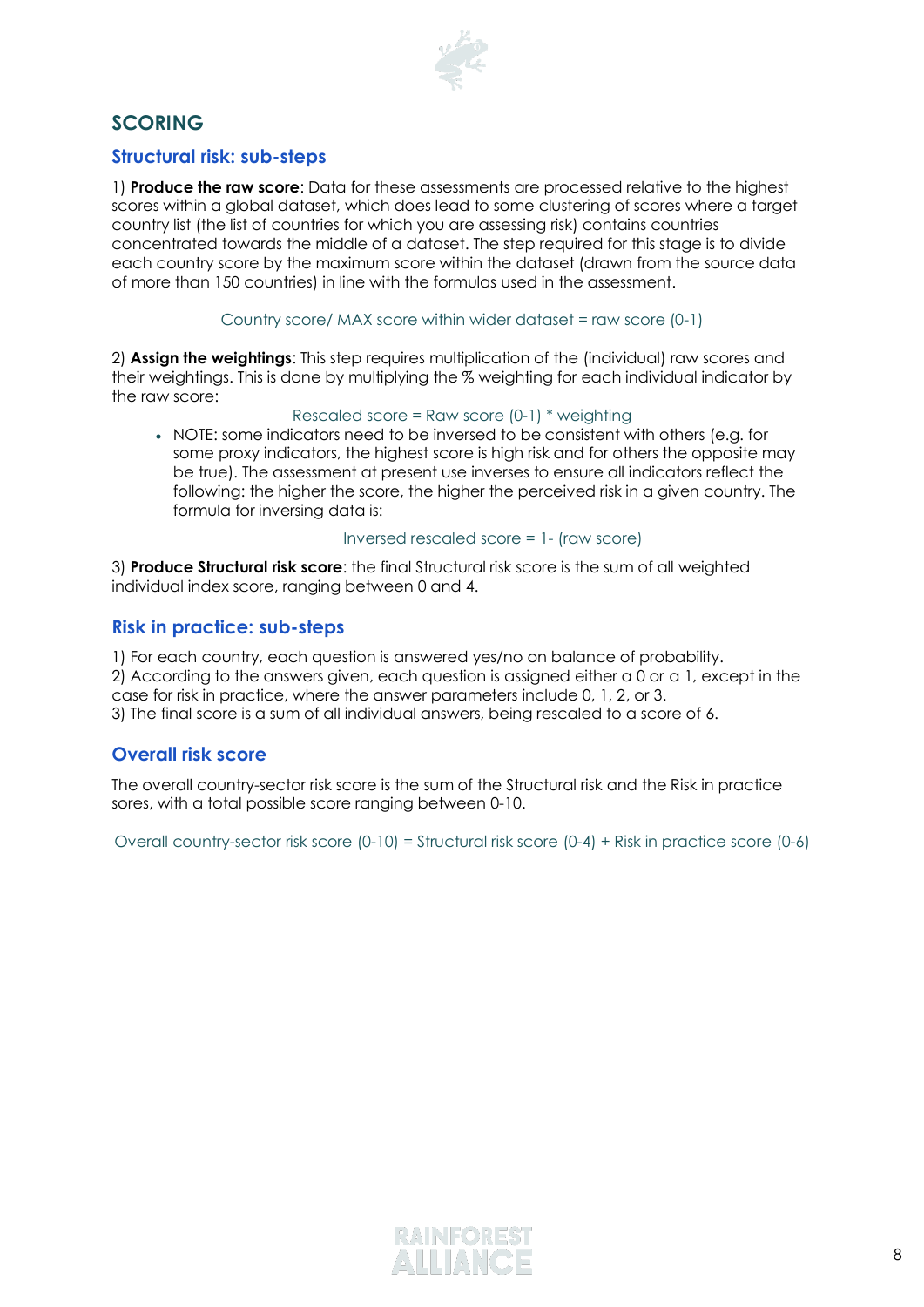*These risk maps present risks at a country level, and not on a sub-national or individual producer level. They rely in part on data provided by third parties and are subject to further revision and refinement. The purpose of these risk maps is to adapt mitigation actions to risk context and to adapt requirements and assurance activities based on risk levels. They are not designed to indicate the presence or absence of the indicated issues in a country, to make sourcing decisions, or for any other purpose.*

*This document and its contents are by [Rainforest Alliance](https://www.rainforest-alliance.org/) and are licensed under [https://creativecommons.org/licenses/by-nc-sa/4.0.](https://creativecommons.org/licenses/by-nc-sa/4.0)*

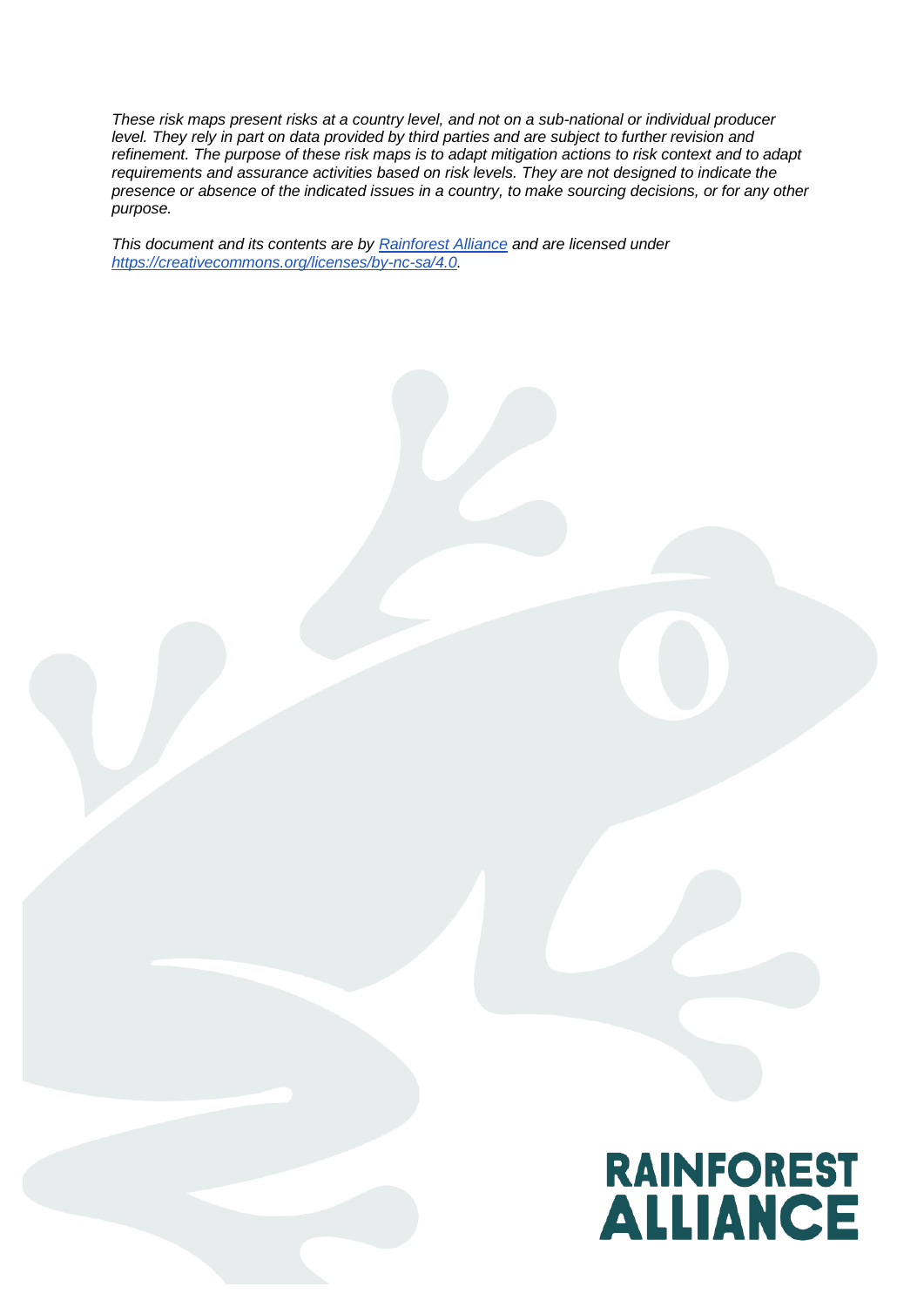#### <span id="page-9-0"></span>**ANNEX 1. RISK IN PRACTICE – CHILD LABOR**

| <b>Risk in practice: Child labor</b>                                                                                                                                                                                                                                                                                                                                                                                            | <b>Code</b>       |
|---------------------------------------------------------------------------------------------------------------------------------------------------------------------------------------------------------------------------------------------------------------------------------------------------------------------------------------------------------------------------------------------------------------------------------|-------------------|
| <b>Structural factors</b>                                                                                                                                                                                                                                                                                                                                                                                                       |                   |
| Does the crop involve work at heights, dangerous tools or carrying of heavy loads?                                                                                                                                                                                                                                                                                                                                              | $Yes=1$           |
| Do family members regularly provide the main source of labor on farms?                                                                                                                                                                                                                                                                                                                                                          | $Yes=1$           |
| Are producers in the sector mainly smallholders? (70%+ total # producers)                                                                                                                                                                                                                                                                                                                                                       | $Yes=1$           |
| Are any of the following <b>activities</b> : harvest, planting, crop protection and other field<br>activities (e.g. clearing, pruning, etc.) conducted mainly by hand?                                                                                                                                                                                                                                                          | $Yes=1$           |
| <b>Context risk factors</b>                                                                                                                                                                                                                                                                                                                                                                                                     | Code              |
| Is it likely that farmers or hired workers will experience any of the following: extreme<br>poverty (income less than PPP\$ 1.90/person/day) or evidence of undernourishment<br>[Where production regions fall within geographies indicated as extreme poor (United  Yes=1)<br>Nations Development Program/World Bank/Food and Agriculture Organization) or<br>where undernourishment/malnutrition is widespread (FAO, others)] |                   |
| Have there been any global/national programs (<10 years) set up specifically to<br>prevent or address child labor in this crop?                                                                                                                                                                                                                                                                                                 | $Yes=0$<br>$No=1$ |
| Potable water availability: does all or part of this crop's growing region fall into a zone<br>of 'extremely' high water stress or lack of an improved water source?<br>(reference to World Resources Institute Water Risk Atlas - Unimproved/No Drinking Water: Extremely High)<br>Source: Water Risk Atlas                                                                                                                    | $Yes=1$           |
| <b>Reported risks</b>                                                                                                                                                                                                                                                                                                                                                                                                           | <b>Code</b>       |
| Have there been multiple recent (<5 years) reported cases of systemic/widespread<br>occurrence of underage child labor/hazardous child labor, in this crop in this<br>country? (3 points)                                                                                                                                                                                                                                       | $Yes=3$           |
| Have there been recent (< 5 years) reported cases of isolated incidents of underage<br>child labor/hazardous child labor with no indication that the problem is systemic in<br>this crop in this country? (2 points)                                                                                                                                                                                                            | $Yes=2$           |
| If no reported cases in this crop in this country have been reported recently (<5<br>years), have there been multiple recent (<5 years) reported cases of<br>systemic/widespread occurrence of underage child labor/hazardous child labor in<br>agriculture in this country? (1 point)                                                                                                                                          | $Yes=1$           |
| Have there been no recent (< 5 years) reported cases of systemic occurrence of<br>underage child labor/hazardous child labor in agriculture in general in this country?<br>$(0$ point)                                                                                                                                                                                                                                          | $Yes = 0$         |